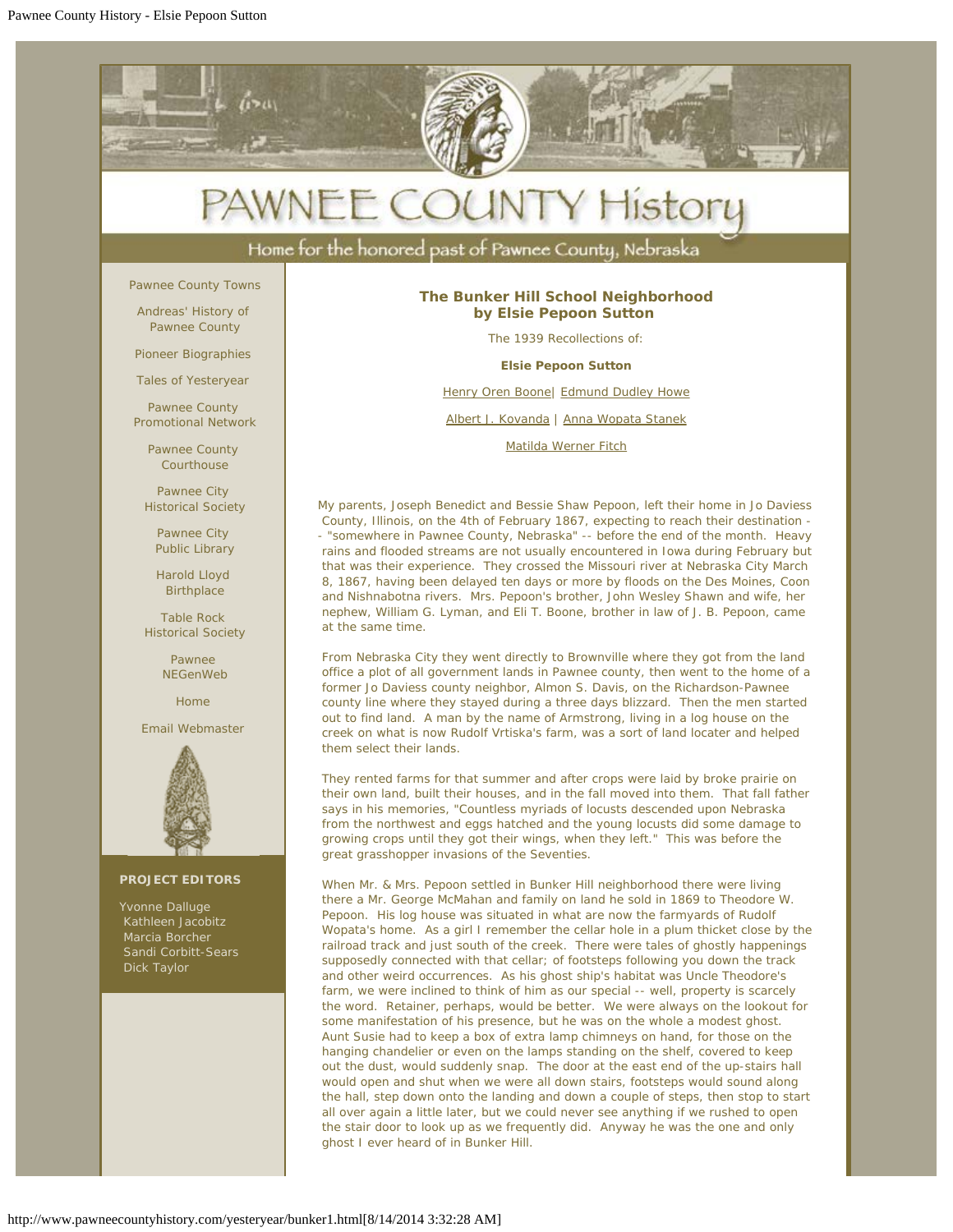Alexander Allen and family lived in a log house on the land purchased from him by O. D. Howe, Sr., in 1871. Will Lyman Married his daughter Sophie Allen. Peter Foale lived in a log house near the mouth of Howe's creek where it flows into the Nemaha River. North of Peter Foale, across the line in Johnson county lived James and Thomas Robison, both bachelors then, in a one room cabin. Peter Foale had come in 1856 and the Robison's in 1861. Henry Cooper homesteaded the family later at the farm now owned by A. J. Kovanda. Bill Mac Clure homesteaded that quarter originally according to John Allen, then sold his "right" to someone who sold it to Johnson. It was rather the custom in those first years of homesteading for a man to take a claim, relinquish it to someone for a consideration, and take another for himself. Thus many of the farms in Bunker Hill neighborhood were "owned" by several different men before they were finally proved-up on and real title secured, but the Pepoon, Shaw and Boone homesteads were original and only. Will Lyman was under twenty-one so father was appointed his guardian and the land he bought with agricultural script stood for nearly ten years in father's name. After Will came of age, father urged him to go to Pawnee City and they could straighten up the title but Will always answered: "You're honest. No hurry." One day father drove over to Will Lyman's, told him to get in the wagon and then drove to Pawnee City and made the necessary transfer.

A trip to Pawnee City by wagon was a journey in those days and you took the day for it. Even when we grew prosperous and had a buggy and special driving team it took two to three hours to get there, depending on the condition of the roads. Now you can arrive to Lincoln by auto in less time but I am not sure you are as well off. At least farmsteads are not so well kept neat and prosperous looking as were the personality of those people from Illinois. They took personal pride in their homes and there was a happy rivalry among them as to which should have the most attractive place. The women all loved flowers, the men were interested in fruit raising, so beside the vegetable gardens there were on each place flowering plans and shrubs, small fruits, orchards and fine groves. The roads were kept mowed, as well as orchards and dooryards. Their example was followed by more and more until the neighborhood was famous for its spruce ness and thrift.

Those earliest homes were mostly log houses though there were few dugouts. The James Dobson family lived in a dugout for several years. Will Lyman's first house was half dugout with a log top and the Wendover house was also half dugout. Others dug a cellar and lived in it until the house could be built over it. Some of the early cabins were one room, 12 X 16 feet, or even smaller. Our houses were one and a half stories, about 16 or 18 by 24 feet, half of the first floor a living room, with bedroom and cellar way in the other half. As soon as able the up-stairs was finished off into two or more bedrooms, and an ell added on one side for a kitchen. There were no dining rooms. Every body ate in the kitchen. Lumber for the houses had to be hauled from the Missouri river and were generally cottonwood lumber, awful stuff to warp. Mrs. Boone wrote with pride to her people in Illinois that their window and doorframes were of walnut. Boone was a carpenter by trade but the others were not, though every trade was represented among the settlers. There were carpenters, coopers, wheelwrights, masons, and cabinet-makers -- there were millers, shoemakers, blacksmiths, well diggers, and surveyors. Everybody "changed work" in those days so many tasks were really community affairs.

The first schoolhouse was such an affair. The first school meeting in District #35 was in 1868; the district at that time comprising what was afterward the Bunker Hill Foale and the Morton districts. (E. D. Howe gives an account of the division of the districts in his paper.) They wanted to build their schoolhouse on the northwest corner of Wesley Shaw's land but he couldn't give title. Someone suggested that they go ahead and build and if Shaw refused to give title when he proved-up they could all turn out and move it off. "Build it of cottonwood and it will warp off," said Hiram Billings. The district was known as the Pepoon School for sometime but finally at the school meeting the name of Bunker Hill was officially established.

I do not know who were the first teachers but my father was one of them. He had been a teacher in Illinois and his Nebraska certificate, which I still have is dated Aug. 5, 1871 and issued by John M. Osborn, Co. Superintendent. I suppose he taught the following winter. I have an old record book of the district, which gives the teachers from 1882 to 1888. They were:

1882, Della Nims 3 Months from April 7th @ \$22.00 1882, Horace H. Young, 5 Months from October @ \$33.50 1883, Mrs. M. S. Mumford, 3 Months from April 23, @ \$29.00 1883, Chas. M. Wheaton, 4 Months from Nov.12, @ \$33.00 1884, Mary E. Allen, 1 Months from April 15, @ \$30.00 1884, Kate Pepoon Allen, 2 Months from May 15, @ \$30.00 1884, Hohn L. Young, 5 Months from Oct. 20, @ \$45.00 1885, Chas. M. Wheaton, 3 Months from April 13, @ \$33.33 1885, O. D. Howe, 5 Months from Oct. 26, @ \$45.00 1886, May Barnett, 3 Months from April 12, @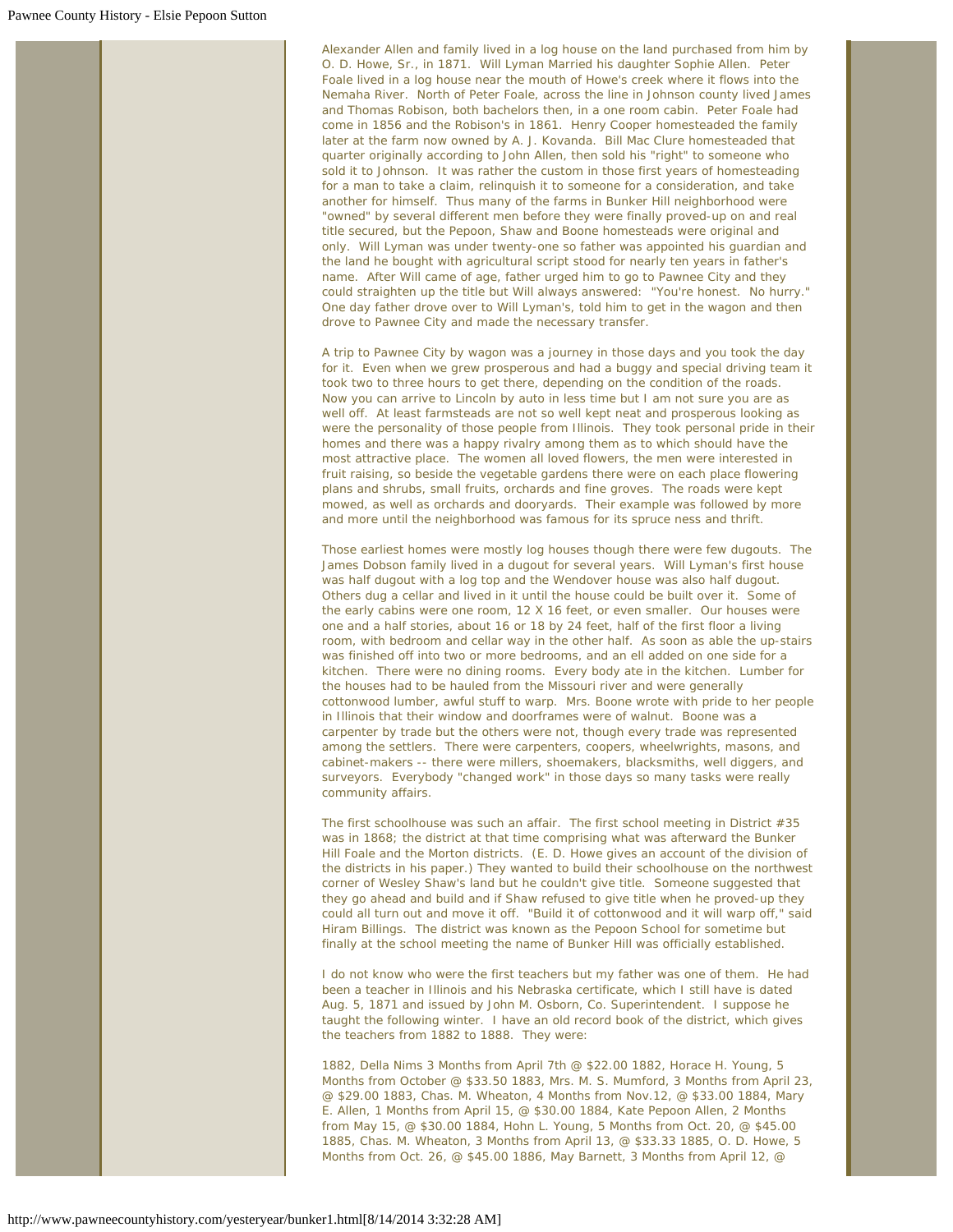\$30.00 1886, Lina West, 5 Months from Oct 11 , @ \$40.00 1887, Lina West, 3 Months from April 11, @ \$30.00 1887, Edmund D. Howe, 5 Months from Oct. 10 , @ \$45.00 1888, Myrta E. Howe, 3 Months from April 8, @ \$25.00 1888, Mollie C. Moore, 5 Months from Oct. @ \$40.00

The record book also contains the school census for April 1st, 1883 and later dates. Below is the record for the year of 1883.

John & Josephine Vrtiska Joe 10, John 7 Anton & Anna Stanek Joe 13, Albert 10, Frank 7, Fannie 5 John & Margaret Hollenbeck Walter 20, Columbia 14, Rose 11, Anton Krofta 15 Peter G. Foale Champier Mertes 18 Albert & Mary Wopata Anna 8, Albert 6 Anton & Josephine Strejc Anthony 18, Joe 13 Joseph & Matilda Werner Frank 12, Mary 10, Emma 7 Mose & Susan Johnson Fred 18, Edna 14, Claude 12, Maud 10, Murray 8 G.B. & Mary Johnson M.B. , 14 Frank 12, Eva 9 James & Sareana Dobson Joe 18, Nellie 12, Lily 10 Frank & Anna Kovanda Mary 16, Albert 12, Frank 10, Anna 8 J.W. & Maria Shaw Allie 14, Henry 10 E.T. & Eunice Boone Harry 17, Gertie 15, Fred 12, Bert 9, Frank 6 J.B. & Bessie Pepoon Elsie 10, George 8, Philip 7 O.D. & Mary E. Howe Edmund 20, Myrta 14 W.G. & Sophia Lyman Edwin 10, Ashley 7

Out of the sixteen families on this list are Bohemian: Vrtiska, Stanek, Wopata, Srejc, Werner and Kovana.

The Kovandas and Mr. Werner were early settlers, coming in 1867 I think, but later in the year. I do not know when the others came. They bore their American language and customs and methods of farming, but they were sturdy and intelligent, among the finest of a fine race, and they and their children became an integral part of our neighborhood, and never considered as separate from us.

Peter Foale served as director of District 35 for many years. He told us that he had gone to school for only three months, but in that time learned to read and write and went through fractions in arithmetic: something that seems impossible. He had the most amazing intellect I have ever known, and a marvelous memory. He used to say he knew all of Burns poems by heart and could recite Tam O' Shanter's Ride backwards. He was a prodigious reader and never forgot anything he read. I remember Mrs. Howe's asking him if he knew who wrote "Though the hills of God Grind slowly yet they grind exceedingly small. Though the patience he stands waiting, with exactness grinds he all." A quotation she had been looking for but had not found. Mr. Foale thought a moment, and then said, "Longfellow, wasn't it? One of his translations." Mrs. Howe took down her volume of Longfellow and found it at once. Mr. Foale said he had not seen a copy for 20 years and went home with the book in his pocket to reread. There are many stories of the kindness of Peter Foale and his wife to the early settlers. Mrs. Johnson said they would have starved one winter if it hadn't been for Mr. Foale and added, "That is what I call being a Christian." "Ha!" said Peter who was a free-thinker, "That is what I call being a man!"

Although it was not included in the subjected suggested by the Pawnee County Historical Society, I wish to add a little about the amusements at Bunker Hill. In the 1870's activities centered around the meetings of the Grange and the Good Templar Lodge, both of which met upstairs at O. D. Howe's residence. The social hours following were always the chief attraction of these gatherings. A "local" paper was issued at some of these meetings, the locals consisting mostly of jokes on the various members. Occasionally poems, parodies, or so-called "parables" were inserted, usually referring to some of the members, or some amusing happening. By 1880 the Bunker Hill Literary Society, which met at the schoolhouse, had taken the place of the lodges and continued for several years. Everybody belonged and everyone took part. A selection from "The Literary Gem", issued by the society, is entitled:

Names in Our School by Mary E. Howe

*"Now Joe", the teacher said, "be still" And four boys straight replied, "I will". "Now Frank", the teacher's voice was heard, And five boys started at the word. We've Nellie, and we've Eva true, Of Anna's and Emma's we have two. We've Mary and Elsie, and Lily and Gertie, And Georgia and Harry, and Walter and Myrta. We have Little John, and Albert's three, Fred, Phil, Ashley, and Eddie you see. And don't let us forget M. B. And Anthony comes in as well,*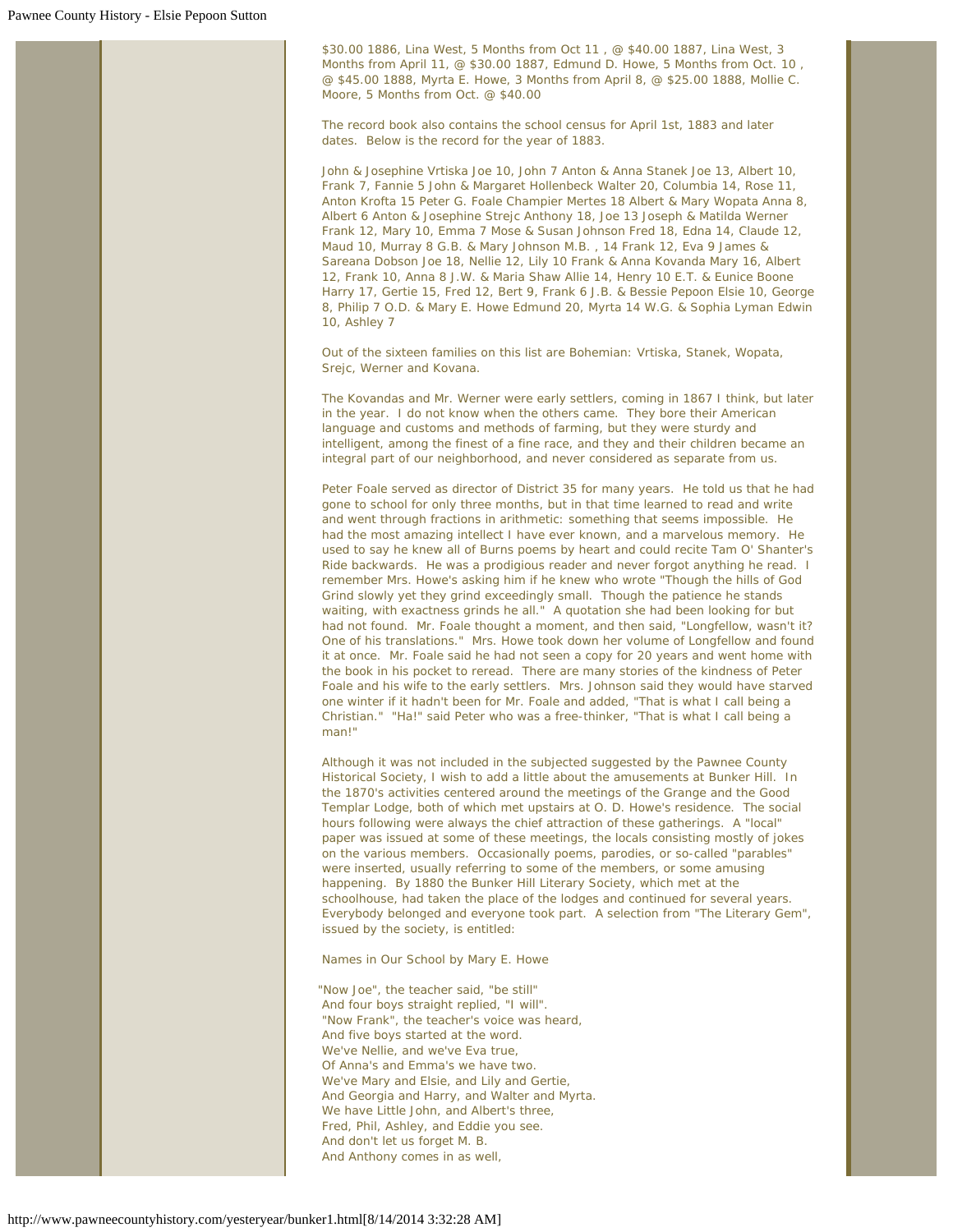*Columbia and Rose our numbers swell, And these are all the names I can tell.*

The Bunker Hill items in the Table Rock Argus for January 12, 1882, states: "At the Bunker Hill Literary Society, the tobacco and whiskey questions were debated with much spirit. Last Friday the debate was: "Resolved: that metal is more valuable than wood." C. G. Merry was leader for the affirmative, O. D. Howe in the negative. The arguments on both sides were astounding and brought down the house. The subject for the next meeting is Women's Suffrage. O. D. Howe and J. B. Pepoon are the leaders.

School exhibitions were popular, and also spelling bees and ciphering matches. Quite elaborate programs of dialogues, recitations, essays, vocal and instrumental music were given at the exhibitions and would pack the schoolhouse to capacity. Later the Bunker Hill Bohemian band was a feature. These exhibitions might be in honor of some poet's birthday, or that of Washington or Lincoln. Nearly always there was a Christmas program, and the last day of school was celebrated. Spelling Bees and ciphering matches led to contests with neighborhood school districts. Several winters there were Singing Schools, either at Bunker Hill or adjoining districts and they were well attended. They always closed with special concerts.

We had play parties on occasions, but most of the people of Bunker Hill enjoyed dancing and dances were frequent in our neighborhood. They were always held in our homes and Gabe Morton was our beloved fiddler. He was never too busy nor too tired to play for us, and we were very proud of his playing. There was none of the ridiculous haste of the dancing today. Rather its tempo gave time for dignity and grace. And oh the lilt of it! I have heard many of the great violinists of the past thirty years but never one that could get into dance music with just the right rhythm and cadence that Gabe Morton could put into even the simplest dance music.

The first dance I can remember was in my father's house on the Fourth of July when I was four years old, and I still have the plaid ribbon sash I wore on that festive occasion. That was a "big dance" with all the neighbors invited, and friends from other neighborhoods attending too, but we also had family dances, especially at Thanksgiving and Christmas, at which older people taught us children, so I cannot remember when I learned to dance. We seem to have always danced. The larger the neighborhood dances were, in my opinion, one of the strongest influences which welded our neighborhood into a congenial whole, and especially after the young people began growing up. Because of this frequent and most pleasant association, the Bunker Hill neighbors have seemed always almost as members of one big family to me.

Until the railroad came to Table Rock in the winter of 1871-1872, the market for farm products was the Missouri river towns, but Brownville especially. It was a two or three day's trip there and back and only undertaken by necessity. The chief aim was to raise sufficient food for men and animals with something left over to buy food to buy sugar and other necessities the farm could not produce. Root and vine crops grew prodigiously on prairie sod and that had been turned under the fall before, yet I remember the folks tell that one winter they all lived almost entirely on cornbread and molasses. Aunt Eunice Boone used to say scornfully when anyone complained of hard times in the drought years of the 1890's, "They don't know what hard times mean". Peter Foale worked as a stones mason at Oregon, Mo., and used to walk home ninety miles to his log cabin near the Nemaha River and carry a sack of flour on his shoulder. Mr. Dufack was a blacksmith and worked in a shop in Nebraska City, walking there Monday morning and home Saturday night to his farm northeast of Table Rock. Once he picked up a plow lay Will Sutton wanted sharpened, carried it with him and when he came back Saturday night charged 25 cents for the job.

The great grasshopper invasions were in 1874, 1876 and 1877. A story has been told to me concerning these visitations. "When the grasshoppers came in 1874, the people were stunned by the calamity, but they rallied and planted late corn and forage crops. Some of the corn matured and all of it made good forage. The hoppers, which hatched from the eggs next spring, were earlier and disappeared sooner so more corn matured that year. 1876 was another crushing blow. In the spring of 1877 the churches held days of prayer, for the people felt only God could save them. And then came the miracle. About the time the first grasshoppers were hatching it turned cold and a slow steady rain fell for two days and it continued cold for a day or so longer. Ten days later the same thing happened, and ten days later it happened again. The ended that series of infestations.